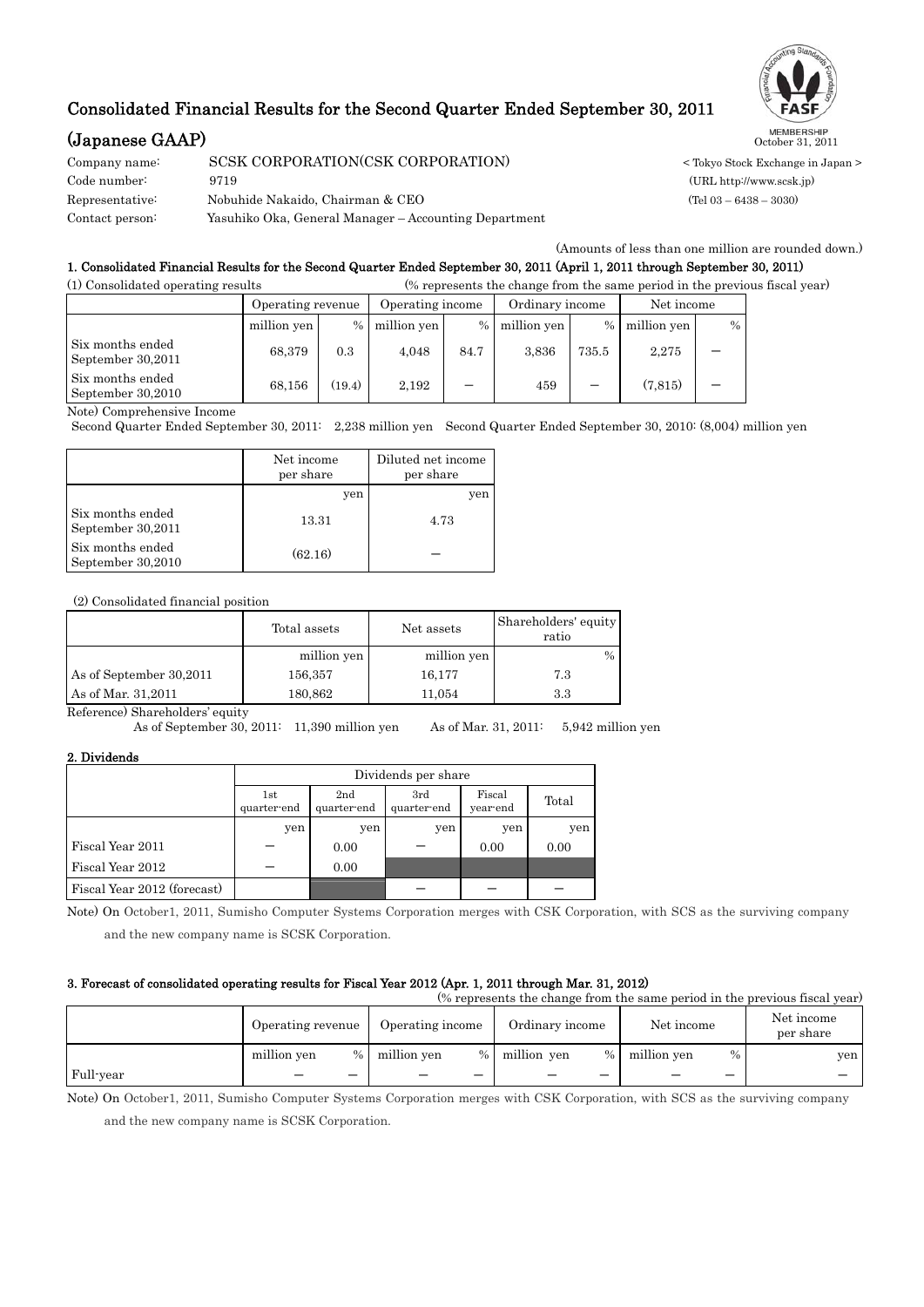#### 4. Others

- (1) Significant changes in scope of consolidation: None
	- Note: This section shows whether or not there is a change in Specified Subsidiaries that led to the change of the consolidated scope during the current quarter.
- (2) Adoption of simplified method or specific method to quarterly financial statement in accounting procedure: None Note: This section shows the use of any simplified accounting methods, or the use of any particular accounting methods for quarterly consolidated financial statements.
- (3) Changes in accounting policies, estimates ,retrospective restatement
	- ① Changes in accounting policies due to the revision of accounting standards: None
	- ② Changes due to reasons other than ① : None
	- ③ Changes in accounting estimates : None
	- ④ Retrospective restatement : None

Note: This section shows changes to accounting policies, estimates and restatement that are described in Japanese regulations as "Alterations on

significant issues that are the basis of the preparation for quarterly financial accounting statements".

(4) Number of shares issued (common stock)

①Number of shares issued (including treasury stock) ②Number of treasury stock

③Average number of shares issued

| Accounting period              | Shares      | Accounting period   | Shares      |
|--------------------------------|-------------|---------------------|-------------|
| FY2012 2 <sup>nd</sup> Quarter | 173,747,714 | FY2011              | 149,747,714 |
| FY2012 2 <sup>nd</sup> Quarter | 18.727      | FY2011              | 16,015      |
| $FY20122^{nd}$ Quarter         | 170,976,556 | $FY20112nd$ Quarter | 125,735,168 |

#### ※Explanation regarding the appropriate use of forecasts of business results

On October1, 2011, Sumisho Computer Systems Corporation merges with CSK Corporation, with SCS as the surviving company and the new company name is SCSK Corporation.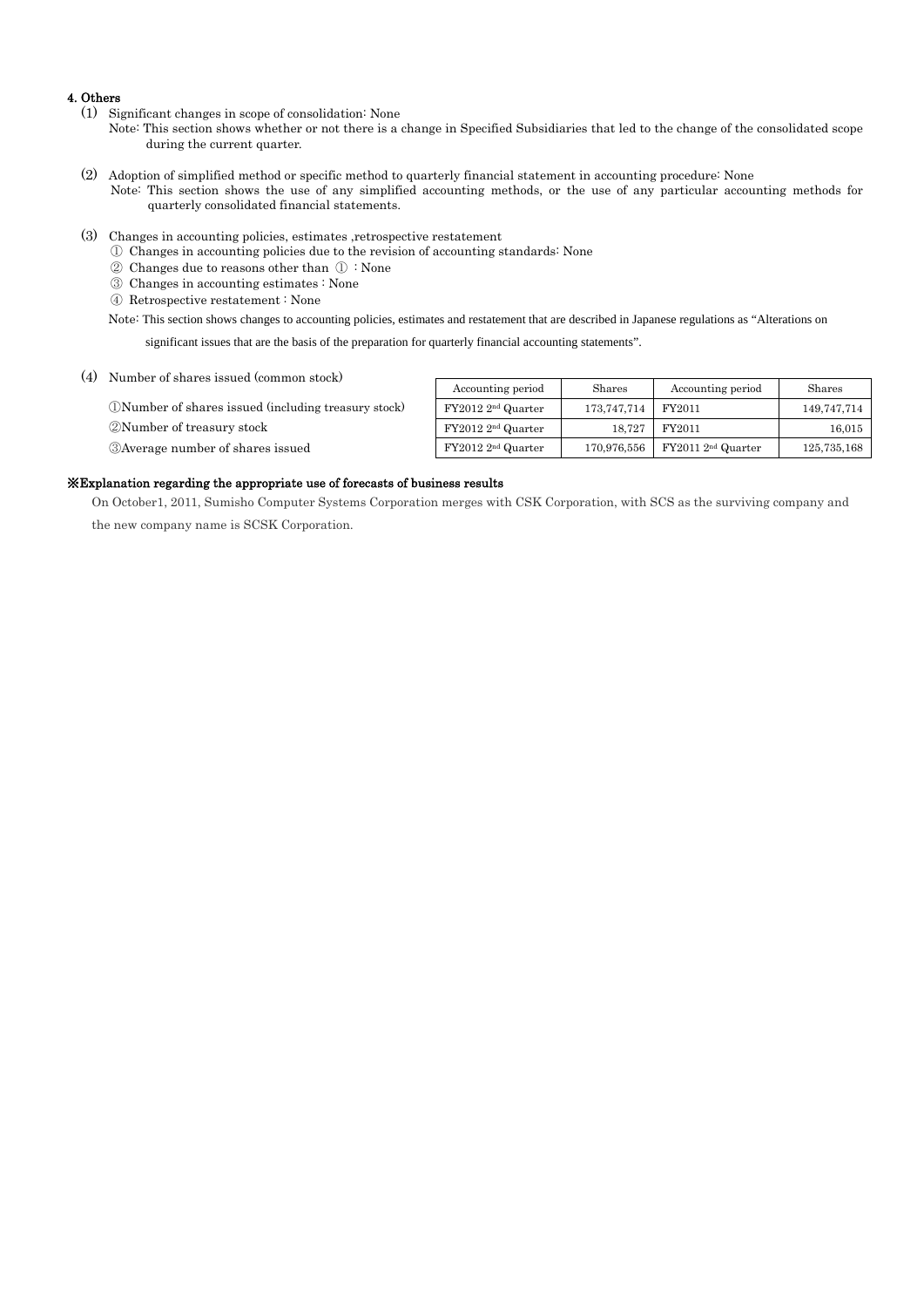# (Accompanying Materials)

## Consolidated Financial Statements and Others (1) Consolidated Balance Sheets

| oomoomaatoa Danamoo                |                                           | (millions of yen)                                         |
|------------------------------------|-------------------------------------------|-----------------------------------------------------------|
|                                    | Fiscal year 2011<br>(As of Mar. 31, 2011) | Fiscal year 2012<br>2nd quarter<br>(As of Sept. 30, 2011) |
| Assets                             |                                           |                                                           |
| Current assets                     |                                           |                                                           |
| Cash and time deposits             | 49,972                                    | 32,948                                                    |
| Notes and accounts receivable      | 23,034                                    | 21,197                                                    |
| Marketable securities              | 8.995                                     | 2,240                                                     |
| Inventories                        | 1,987                                     | 3.146                                                     |
| Short term loans receivable        | 17,351                                    | 17,340                                                    |
| Other current assets               | 12,026                                    | 9,316                                                     |
| Allowance for doubtful accounts    | (10, 800)                                 | (10, 771)                                                 |
| Total current assets               | 102,568                                   | 75,418                                                    |
| Fixed assets                       |                                           |                                                           |
| Tangible fixed assets              | 23,228                                    | 22,307                                                    |
| Intangible fixed assets            |                                           |                                                           |
| Other intangible fixed assets      | 2,284                                     | 2,232                                                     |
| Total intangible fixed assets      | 2,284                                     | 2,232                                                     |
| Investments and other assets       |                                           |                                                           |
| Investments in securities          | 41,105                                    | 45,761                                                    |
| Other assets                       | 12,009                                    | 10,922                                                    |
| Allowance for doubtful accounts    | (332)                                     | (284)                                                     |
| Total investments and other assets | 52,781                                    | 56,339                                                    |
| Total fixed assets                 | 78,293                                    | 80,939                                                    |
| Total assets                       | 180,862                                   | 156,357                                                   |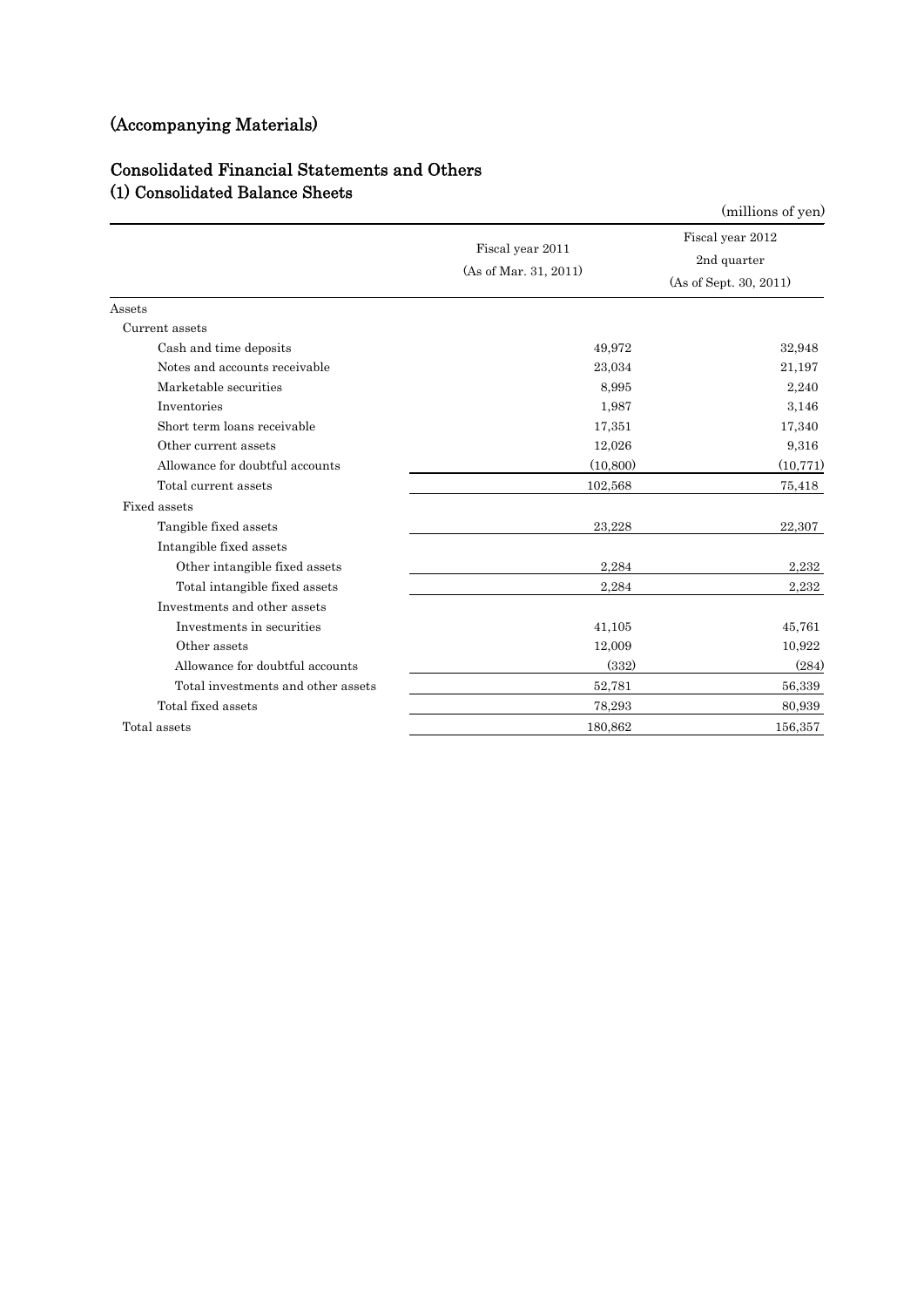|                                                 |                       | (millions of yen)      |  |
|-------------------------------------------------|-----------------------|------------------------|--|
|                                                 |                       | Fiscal year 2012       |  |
|                                                 | Fiscal year 2011      | 2nd quarter            |  |
|                                                 | (As of Mar. 31, 2011) | (As of Sept. 30, 2011) |  |
| Liabilities                                     |                       |                        |  |
| Current liabilities                             |                       |                        |  |
| Accounts payable                                | 5,366                 | 4.862                  |  |
| Current portion of convertible bonds<br>payable | 21,792                |                        |  |
| Current portion of long-term loans<br>payable   | 10,063                | 10,031                 |  |
| Accrued income taxes                            | 841                   | 666                    |  |
| Deposits received of prepaid cards              | 57,854                | 56,875                 |  |
| Accrued bonuses to employees                    | 3,915                 | 4,474                  |  |
| Accrued bonuses to directors                    | 7                     | 15                     |  |
| Allowance for anticipated losses on             |                       |                        |  |
| contracts                                       | 79                    | 74                     |  |
| Other current liabilities                       | 13,071                | 11,225                 |  |
| Total current liabilities                       | 112,992               | 88,226                 |  |
| Long term liabilities                           |                       |                        |  |
| Convertible bonds payable                       | 35,000                | 35,000                 |  |
| Long-term bank loans payable                    | 19,860                | 14,860                 |  |
| Accrued employees' retirement benefits          | 104                   | 111                    |  |
| Accrued directors' retirement benefits          | 25                    | 25                     |  |
| Other long-term liabilities                     | 1,825                 | 1,955                  |  |
| Total long-term liabilities                     | 56,814                | 51,952                 |  |
| Total liabilities                               | 169,807               | 140,179                |  |
| Net assets                                      |                       |                        |  |
| Shareholders' equity                            |                       |                        |  |
| Capital stock                                   | 97,811                | 99,459                 |  |
| Capital surplus                                 | 55,349                | 56,997                 |  |
| Retained earnings                               | (147, 265)            | (145, 049)             |  |
| Treasury stock, at cost                         | (11)                  | (11)                   |  |
| Total shareholders' equity                      | 5,884                 | 11,394                 |  |
| Accumulated other comprehensive income          |                       |                        |  |
| Net unrealized gains (losses) on securities     | 58                    | (2)                    |  |
| Foreign currency translation adjustment         |                       | (2)                    |  |
| Total accumulated other comprehensive           |                       |                        |  |
| income                                          | 58                    | (4)                    |  |
| Subscription rights to shares                   | 295                   |                        |  |
| Minority interests                              | 4,816                 | 4,787                  |  |
| Total net assets                                | 11,054                | 16,177                 |  |
| Total liabilities and net assets                | 180,862               | 156,357                |  |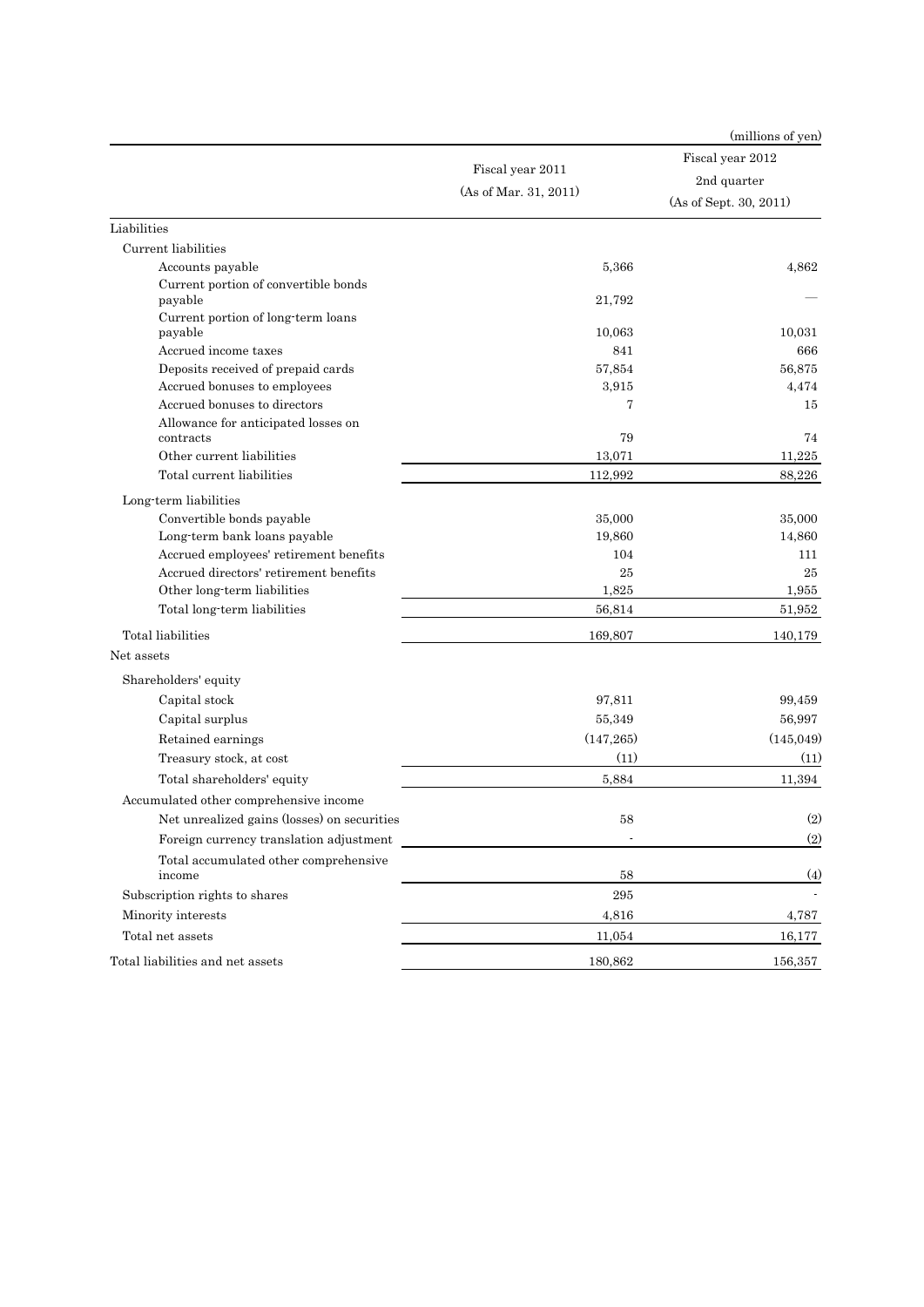## (2) Consolidated Statements of Operations and Comprehensive Income Consolidated Statements of Operations

|                                                 |                   | (millions of yen) |
|-------------------------------------------------|-------------------|-------------------|
|                                                 | Fiscal year 2011  | Fiscal year 2012  |
|                                                 | From Apr. 1, 2010 | From Apr. 1, 2011 |
|                                                 | To Sept. 30, 2010 | To Sept. 30, 2011 |
| Operating revenue                               | 68,156            | 68,379            |
| Operating costs                                 | 52,054            | 52,699            |
| Gross profits                                   | 16,101            | 15,679            |
| Selling, general and administrative expenses    | 13,909            | 11,631            |
| Operating income                                | 2,192             | 4,048             |
| Non-operating income                            |                   |                   |
| Interest income                                 | 55                | 26                |
| Dividend income                                 | 33                | 44                |
| Hoard profit of prepaid card                    | 575               | 517               |
| Gain on sales of investment securities          | 111               | 417               |
| Others                                          | 335               | 333               |
| Total non-operating income                      | 1.112             | 1,340             |
| Non-operating expenses                          |                   |                   |
| Interest expenses                               | 498               | 412               |
| Provision of allowance for doubtful accounts    | 1,753             |                   |
| Others                                          | 593               | 1,139             |
| Total non-operating expenses                    | 2,845             | 1,551             |
| Ordinary income                                 | 459               | 3,836             |
| Extraordinary gains                             |                   |                   |
| Gain on sales of investment securities          |                   | 1                 |
| Reversal of allowance for doubtful accounts     | 51                |                   |
| Others                                          | 17                |                   |
| Total extraordinary gains                       | 69                | $\mathbf{1}$      |
| Extraordinary losses                            |                   |                   |
| Loss on impairment of fixed asset               | 17                | 150               |
| Loss on sales of investment securities          |                   | 156               |
| Loss on write down of investments in securities | 76                | 391               |
| Merger expenses                                 |                   | 129               |
| Loss on withdrawal from securities business     | 8,904             |                   |
| Others                                          | 957               |                   |
| Total extraordinary losses                      | 9.956             | 827               |
| Income (Loss) before income taxes and minority  |                   |                   |
| interests                                       | (9, 427)          | 3,010             |
| Income taxes : Current                          | 683               | 381               |
| Income taxes : Deferred                         | (2,354)           | 329               |
| Total income taxes                              | (1,671)           | 711               |
| Income(Loss) before minority interests          | (7, 756)          | 2,299             |
| Minority interests in income                    | 59                | 24                |
| Net income(loss)                                | (7,815)           | 2,275             |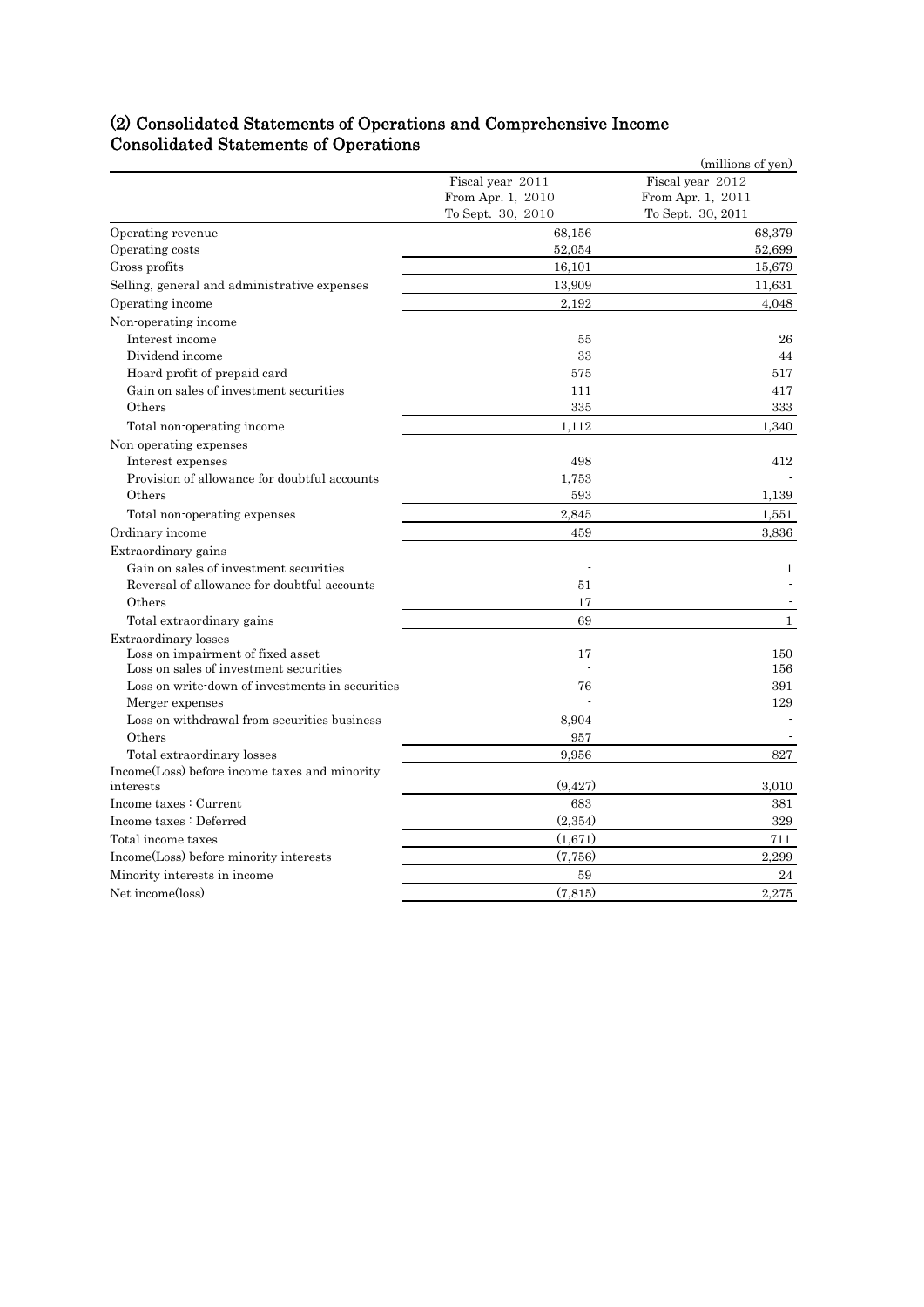# Consolidated Statements of Comprehensive Income

| oomoonaatoa otatomoon or comprendmitty modul            |                   |                   |
|---------------------------------------------------------|-------------------|-------------------|
|                                                         |                   | (millions of yen) |
|                                                         | Fiscal year 2011  | Fiscal year 2012  |
|                                                         | From Apr. 1, 2010 | From Apr. 1, 2011 |
|                                                         | To Sept. 30, 2010 | To Sept. 30, 2011 |
| Income(Loss) before minority interests                  | (7.756)           | 2,299             |
| Other comprehensive income                              |                   |                   |
| Net unrealized holding gains (losses) on securities     | (247)             | (61)              |
| Foreign currency translation adjustments                |                   | $\overline{0}$    |
| Total other comprehensive income                        | (247)             | (61)              |
| Comprehensive income                                    | (8,004)           | 2,238             |
| <breakdown></breakdown>                                 |                   |                   |
| Comprehensive income attributable to owners of parent   | (8,066)           | 2,214             |
| Comprehensive income attributable to minority interests | 62                | 23                |
|                                                         |                   |                   |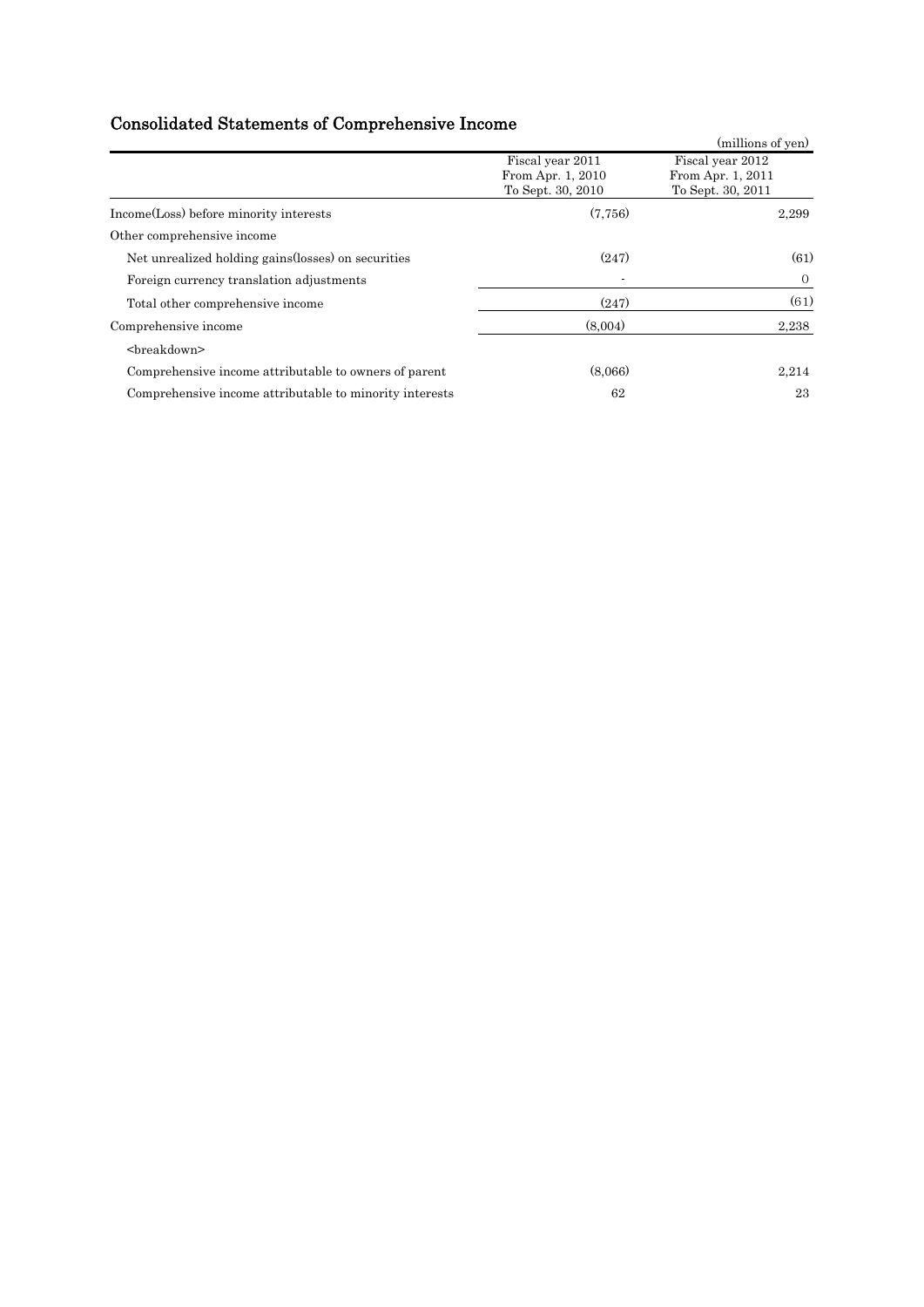## (3) Consolidated Statements of Cash Flows

| Consonuateu Dialements of                                                                                                                        |                                           | (millions of yen)                         |
|--------------------------------------------------------------------------------------------------------------------------------------------------|-------------------------------------------|-------------------------------------------|
|                                                                                                                                                  | For the six months<br>ended Sept 30, 2010 | For the six months<br>ended Sept 30, 2011 |
| Cash flows from operating activities                                                                                                             |                                           |                                           |
| Income (Loss) before income taxes and minority interests                                                                                         | (9, 427)                                  | 3,010                                     |
| Depreciation                                                                                                                                     | 2,245                                     | 2,049                                     |
| Loss on impairment of fixed asset                                                                                                                | 17                                        | 150                                       |
| Amortization of goodwill                                                                                                                         | 68                                        |                                           |
| Increase (decrease) in allowances and decrease (increase) in<br>prepaid pension costs                                                            | 1,679                                     | 486                                       |
| Interest and dividend income                                                                                                                     | (89)                                      | (71)                                      |
| Interest expenses                                                                                                                                | 504                                       | 412                                       |
| Loss on withdrawal from securities business                                                                                                      | 8,904                                     |                                           |
| Decrease (increase) in accounts receivable                                                                                                       | 4,965                                     | 1,841                                     |
| Decrease (increase) in inventories                                                                                                               | (501)                                     | (1,158)                                   |
| Increase (decrease) in accounts payable                                                                                                          | (2,118)                                   | (504)                                     |
| Increase (decrease) in deposits received of<br>prepaid cards                                                                                     | 826                                       | (979)                                     |
| Decrease (increase) in venture capital investments                                                                                               | 166                                       |                                           |
| Other net                                                                                                                                        | (1,517)                                   | 2,051                                     |
| Subtotal                                                                                                                                         | 5,725                                     | 7,289                                     |
| Interest and dividends income received                                                                                                           | 60                                        | 139                                       |
| Interest expenses paid                                                                                                                           | (482)                                     | (480)                                     |
| Income taxes paid                                                                                                                                | 1,069                                     | 565                                       |
| Net cash used in operating activities                                                                                                            | 6,373                                     | 7,514                                     |
|                                                                                                                                                  |                                           |                                           |
| Cash flows from investing activities<br>Decrease (increase) in time deposit, net                                                                 | $\left(6\right)$                          | (100)                                     |
| Net proceeds from sales, redemption and purchases of marketable<br>securities                                                                    | 10,227                                    | $\Omega$                                  |
| Purchases of property and equipment                                                                                                              | (367)                                     | (1,741)                                   |
| Proceeds from sales and equipment                                                                                                                | 18                                        | 291                                       |
| Purchases of intangible assets                                                                                                                   | (463)                                     | (509)                                     |
| Purchases of investments in securities                                                                                                           | (15,543)                                  | (7,361)                                   |
| Proceeds from sales and redemption of investments in securities                                                                                  | 1,445                                     | 8,646                                     |
| Net decrease (increase) in short-term loans receivable                                                                                           | 5,089                                     | 13                                        |
| Proceeds from sales of investments in subsidiaries resulting                                                                                     | 3,006                                     |                                           |
| in change in scope of consolidation                                                                                                              |                                           |                                           |
| Other net                                                                                                                                        | (0)                                       | 320                                       |
| Net cash provided by (used in) investing activities                                                                                              | 3,406                                     | (440)                                     |
| Cash flows from financing activities<br>Cash dividends paid                                                                                      | (12,531)                                  | (5,031)                                   |
| Redemption of bonds with subscription rights to shares                                                                                           |                                           | (21, 792)                                 |
| Proceeds from issuance of common stock                                                                                                           | 1,210                                     | 3,000                                     |
| Other net                                                                                                                                        | (121)                                     | (306)                                     |
| Net cash provided by financing activities                                                                                                        | (11, 442)                                 | (24, 129)                                 |
| Effect of exchange rate changes on cash and cash equivalents                                                                                     | (1)                                       | $\left(3\right)$                          |
|                                                                                                                                                  |                                           |                                           |
| Net increase (decrease) in cash and cash equivalents                                                                                             | (1,665)                                   | (17,059)                                  |
| Cash and cash equivalents, at beginning                                                                                                          | 43,394                                    | 48,772                                    |
| Increase in cash and cash equivalents from newly consolidated<br>subsidiary<br>Decrease in cash and cash equivalents resulting from exclusion of |                                           | 33                                        |
| subsidiaries from consolidation                                                                                                                  | (1, 404)                                  | (98)                                      |
| Cash and cash equivalents, at end                                                                                                                | 40,324                                    | 31,648                                    |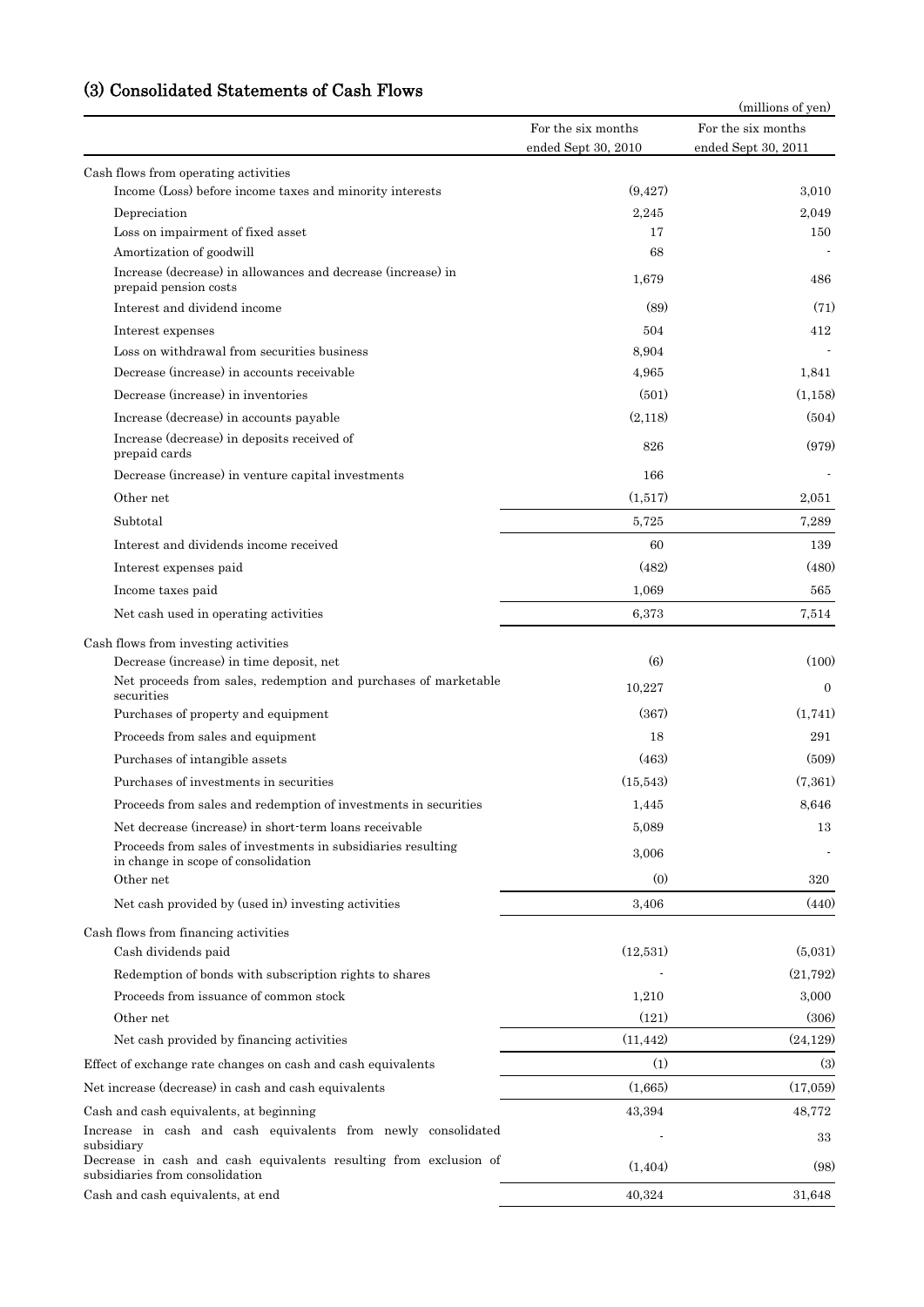### (4) Segment Information (Consolidated)

### Information by Reportable segments

1 Net sales and segment income or loss of reportable segments

(millions of yen)

|                                  | For the six months period ended Sept. 30, 2010 |                   |                         |                  |                |                    |              |                       |        |
|----------------------------------|------------------------------------------------|-------------------|-------------------------|------------------|----------------|--------------------|--------------|-----------------------|--------|
|                                  | Reportable Segments                            |                   |                         |                  | Other<br>Total | Elimination<br>and | Consolidated |                       |        |
|                                  | <b>BPO</b>                                     | IT-<br>Management | Systems-<br>Integration | Prepaid-<br>Card | Total          | Note 1             |              | corporation<br>Note 2 | Note 3 |
| Operating revenue:               |                                                |                   |                         |                  |                |                    |              |                       |        |
| Outside customers                | 15,306                                         | 16,570            | 34,108                  | 1,715            | 67,701         | 455                | 68,156       |                       | 68,156 |
| Inter-segment<br>sales/transfers | 523                                            | 625               | 157                     | 76               | 1,383          | $\sim$             | 1,383        | (1,383)               |        |
| Total                            | 15,830                                         | 17,196            | 34,265                  | 1,791            | 69,084         | 455                | 69,539       | (1,383)               | 68,156 |
| Operating income(loss)           | 158                                            | 1,176             | 2,366                   | 337              | 4,039          | (231)              | 3,807        | (1,615)               | 2,192  |

Notes: 1 "Other" represents categories of businesses that are not included in reportable segments, and includes investments in venture companies and investment trust managements.

2 Amounts in the column "Elimination and corporation of Operating income (loss) "of ¥(1,615) million represents Group's management revenue of ¥869 million, and corporate expense of ¥(2,751) million that was not allocated to reportable segments. The expense was management expenses for group companies incurred at CSK (the Company).

3 Segment income (loss) is adjusted with operating income in the consolidated statements of income.

|                                  |                                                |               |                         |                  |        |                       | (millions of yen) |
|----------------------------------|------------------------------------------------|---------------|-------------------------|------------------|--------|-----------------------|-------------------|
|                                  | For the six months period ended Sept. 30, 2011 |               |                         |                  |        |                       |                   |
|                                  | Reportable Segments                            |               |                         |                  |        | Elimination<br>and    | Consolidated      |
|                                  | <b>BPO</b>                                     | IT-Management | Systems-<br>Integration | Prepaid-<br>Card | Total  | corporation<br>Note 1 | Note 2            |
| Operating revenue:               |                                                |               |                         |                  |        |                       |                   |
| Outside customers                | 15,151                                         | 17,171        | 34,418                  | 1,638            | 68,379 |                       | 68,379            |
| Inter-segment<br>sales/transfers | 617                                            | 758           | 317                     | 115              | 1,808  | (1,808)               |                   |
| Total                            | 15,768                                         | 17,929        | 34,736                  | 1,753            | 70,187 | (1,808)               | 68,379            |
| Operating income(loss)           | (18)                                           | 1,751         | 3,488                   | 386              | 5,607  | (1,559)               | 4,048             |

Notes: 1 Amounts in the column "Elimination and corporation of Operating income (loss) "of ¥(1,559) million represents corporate expense of ¥(1,593) million that was not allocated to reportable segments. The expense was management expenses for group companies incurred at the Company.

2 Segment income (loss) is adjusted with operating income in the consolidated statements of income.

2 Matters related to changes in reportable segments

Structural reforms have been carried out during the First Quarter of fiscal year 2012. As a result, Cloud Business Division, which belonged to the Systems-Integration segment, transferred to IT-Management segment, and Business Service Division, which also belonged to the Systems-Integration segment, transferred to BPO segment.

The segment information for the Second Quarter of fiscal year 2011 was prepared based on the reportable segment that is used for reporting for the Second Quarter of fiscal year 2012.